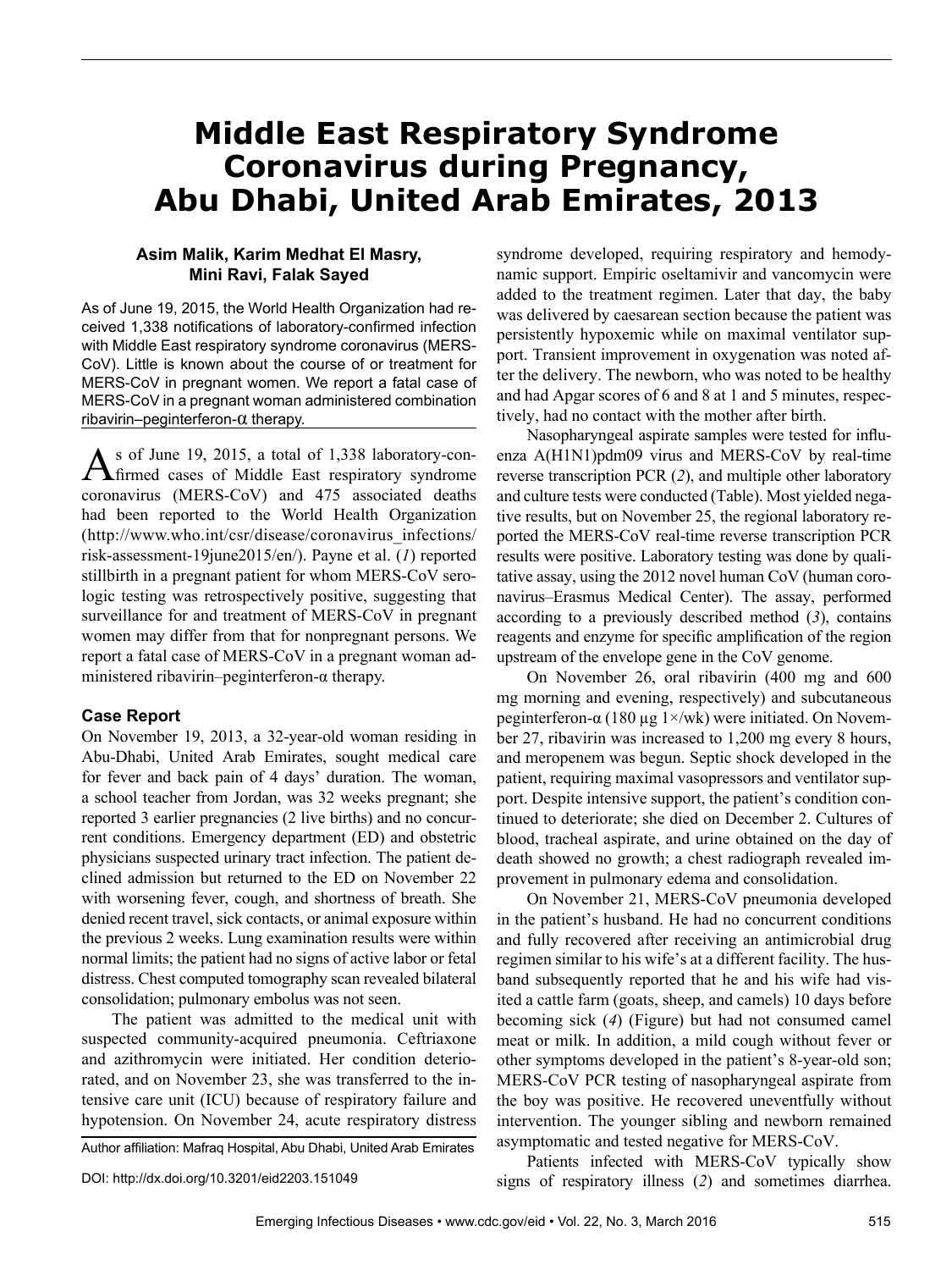### **DISPATCHES**

| Table. Laboratory and imaging investigation for a pregnant patient with MERS-CoV infection, Abu Dhabi, United Arab Emirates, 2013* |  |
|------------------------------------------------------------------------------------------------------------------------------------|--|
|------------------------------------------------------------------------------------------------------------------------------------|--|

|                                                                                                                                               | Finding          |                   |                            |               |          |            |                |  |  |
|-----------------------------------------------------------------------------------------------------------------------------------------------|------------------|-------------------|----------------------------|---------------|----------|------------|----------------|--|--|
| Test                                                                                                                                          | 22 Nov           | 24 Nov            | 25 Nov                     | 26 Nov        | 27 Nov   | 28 Nov     | 29 Nov         |  |  |
| Urine culture                                                                                                                                 |                  |                   |                            |               |          | Neg        | Neg            |  |  |
| <b>Blood culture</b>                                                                                                                          | Neg              | Neg               |                            |               |          | Neg        | Neg            |  |  |
| High vaginal swab sample                                                                                                                      | Neg              |                   |                            |               |          |            |                |  |  |
| Sputum culture                                                                                                                                |                  | Neg               |                            |               |          |            |                |  |  |
| Tracheal aspirate culture                                                                                                                     |                  |                   |                            |               |          |            | Neg            |  |  |
| <b>MDR</b> screen                                                                                                                             |                  | Neg               |                            |               |          |            |                |  |  |
| <b>MRSA</b> screen                                                                                                                            |                  | Neg               |                            |               |          |            |                |  |  |
| Legionella                                                                                                                                    |                  | Neg               |                            |               |          |            |                |  |  |
| Influenza A                                                                                                                                   |                  | Neg               |                            |               |          |            |                |  |  |
| Influenza B                                                                                                                                   |                  | Neg               |                            |               |          |            |                |  |  |
| H <sub>1</sub> N <sub>1</sub> PCR                                                                                                             |                  | Neg               |                            |               |          |            |                |  |  |
| MERS-CoV rRT-PCR.                                                                                                                             |                  | 1 Neg, 1 Pos,     | Pos. C <sub>t</sub> 22.02. |               | Pos.     |            | Neg, tracheal  |  |  |
| specimen                                                                                                                                      |                  | $C_t$ 34.10, naso | tracheal                   |               | tracheal |            | aspirate       |  |  |
|                                                                                                                                               |                  | aspirate          | aspirate                   |               | aspirate |            |                |  |  |
| Leukocytes, $\times$ 10 <sup>9</sup> cells/L                                                                                                  | 5.03             | 6.76              | 21.57                      | 18.22         | 10.51    | 15.69      | 9.52           |  |  |
| Chest imaging, modality                                                                                                                       | <b>Bilateral</b> |                   | <b>Bilateral</b>           | Resolving     |          | Worsening  | Improved       |  |  |
|                                                                                                                                               | consolidation,   |                   | consolidation,             | consolidation |          | edema.     | edema and      |  |  |
|                                                                                                                                               | contrast CT      |                   | radiograph                 | and edema,    |          | radiograph | consolidation, |  |  |
|                                                                                                                                               |                  |                   |                            | radiograph    |          |            | radiograph     |  |  |
| *Specimen processing was performed by using the EZ1 Advanced XL instrument (QIAGEN, Hilden, Germany) with the LightCycler (Roche Diagnostics, |                  |                   |                            |               |          |            |                |  |  |

Indianapolis, IN, USA) or Rotor-Gene (QIAGEN) instrument for automated amplification and detection. The detection limit of the assay is 3.4 copies per reaction. Blank cells indicate no testing was done on that day. CT, computed tomography; C<sub>t</sub>, cycle threshold; H1N1, influenza A(H1N1)pdm09 virus; MDR, multidrug resistance; MERS-CoV, Middle East respiratory syndrome; MRSA, methicillin-resistant Staphylococcus aureus; naso aspirate, nasopharyngeal aspirate; Neg, negative; Pos, positive; rRT-PCR, real-time reverse transcription PCR.

Complications include acute renal failure and acute respiratory distress syndrome with shock. Immunocompromised patients may have atypical signs and symptoms. Furthermore, several issues are relevant to MERS-CoV and other infectious diseases acquired during pregnancy: 1) pregnancy is associated with immunologic changes that may alter susceptibility to and severity of infectious diseases; 2) the effects of infection upon the fetus are not fully understood; and 3) prophylaxis and treatment appropriate for the general population might not be appropriate for pregnant women (*5*–*8*). When the pregnant patient in our study sought medical care, she had atypical symptoms (fever and back pain, followed later by cough and shortness of breath). It is unclear if the delay in initiating antimicrobial therapy may have contributed to the fatal outcome.

MERS-CoV infection developed in 2 of the patient's 4 other family members, an outcome compatible with the description of other small clusters among household members and close contacts. The spectrum of illness and symptomatology among the affected family is also noteworthy: the young child was mildly sick, whereas the pregnant mother died. This discrepancy in disease severity correlates with findings from other reports (*9*,*10*).

No MERS-CoV transmission was documented between the patient and hospital staff; thus, the staff's use of contact and droplet precautions, including airborne precautions while performing aerosol-generating procedures, seems to have been effective (*11*,*12*). Of note, these precautions were implemented after the patient was transferred to the ICU. Thirty-six hospital personnel were screened: 11 ED, 13 obstetrics, 1 operating room, and 11 ICU staff.

No symptoms developed, and all staff tested negative for MERS-CoV infection. The lack of cross transmission in the exposed healthcare workers before implementation of protective measures supports the benefit of using standard precautions and the fact that transmission of MERS-CoV between humans remains limited (*13*).

Although, MERS-CoV infection and pregnancy were a fatal combination for the patient in our study, virus shedding ceased in the patient during therapy with ribavirin and peginterferon-a. Knowledge about the use of these drugs is limited; thus, further studies are needed to understand the possible safety, efficacy, and optimal dosage and duration of this regimen. Few data exist regarding the use of ribavirin in pregnant humans; however, the drug is generally contraindicated in pregnancy (*14*,*15*) because of evidence of teratogenic and embryocidal effects in animal studies. The potential role of cyclosporine, intravenous immune globulin, and high-frequency ventilation for treatment of MERS-CoV during pregnancy needs evaluation.

After the baby was delivered, the patient showed transient improvement, with improved oxygenation, followed by progressive worsening of clinical status and death. It is unclear whether there is a pattern of delayed release of chemokines and activation of inflammatory cascades leading to delayed worsening of the clinical condition. The patient was maintained on broad-spectrum antibacterial drugs with excellent pharmacokinetics. All cultures and screening for resistant pathogens remained negative, making it unlikely that the patient succumbed to a superimposed bacterial infection.